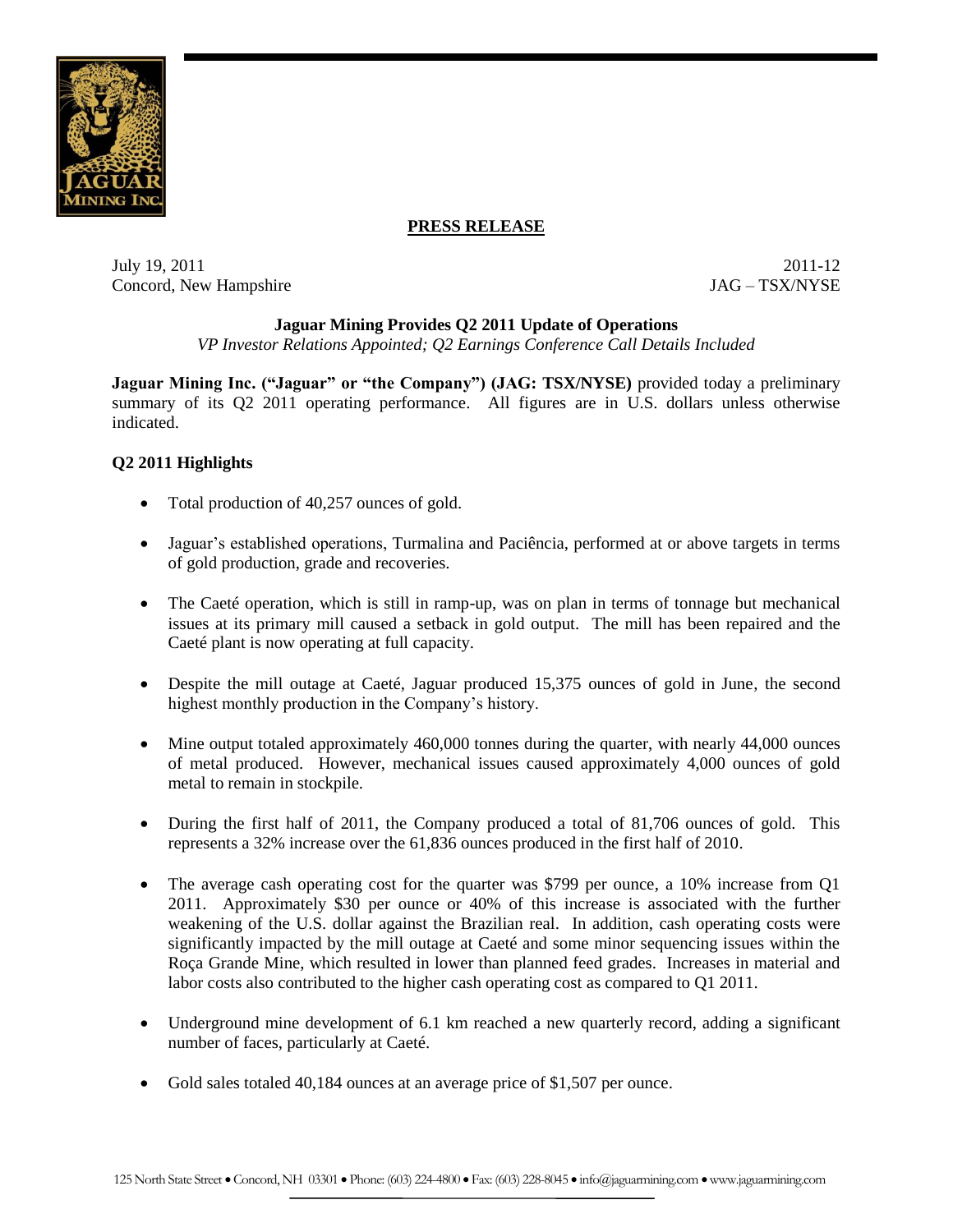- The cash operating margin was a record \$708 per ounce.
- As of June 30, 2011, the Company had cash and cash equivalents of \$126.3 million, including \$0.9 million of restricted cash.

Commenting on the Q2 2011 preliminary operating results, Daniel Titcomb, Jaguar's President and CEO stated, "We are pleased with the performance of our mature operations, Turmalina and Paciência, which achieved their planned targets for the quarter in terms of gold production, grades and recoveries. Most importantly, the technical geological issues we encountered at Turmalina during the latter half of 2010 have been fully resolved."

"We did experience a significant mechanical issue during the quarter in the primary mill at our new Caeté operation," Titcomb continued. "This had the greatest impact on Q2's performance. Necessary repairs were completed in early July and, despite this setback, in June our three operations collectively produced at a run rate of 185,000 ounces per year. With the record underground development we achieved at all of our mines during Q2, we believe our second half performance will continue to post sequentially higher levels of production allowing us to reach our targets."

## **Recently Appointed Vice President of Investor Relations**

We are pleased to announce that Roger Hendriksen has joined Jaguar as its new Vice President of Investor Relations. Mr. Hendriksen brings to the Company a strong track record of developing shareholder relations and over 12 years of experience in leading the investor relations function for publicly traded companies. Prior to joining Jaguar, he was the Vice President of Investor Relations for Massey Energy Company. Mr. Hendriksen holds Bachelor of Arts degrees in Economics and Political Science from the University of Utah and a Master of International Management degree from the Garvin School of International Management (Thunderbird). He is a member of the National Investor Relations Institute.

## **Q2 2011 Earnings Conference Call Details**

The Company plans to release its Q2 2011 financial and operating results after the market close on August 10, 2011. The Company will hold a conference call the following morning at 10:00 AM EDT to discuss the results. Management will reference a presentation during the conference call, which will be posted on the Company's website.

Conference Call Details:

| From North America: | 888-702-7351         |
|---------------------|----------------------|
| International:      | 307-426-4779         |
|                     |                      |
|                     |                      |
| From North America: | 800-675-9924         |
| International:      | 213-416-2185         |
| Replay ID:          | 81111                |
| Webcast:            | www.jaguarmining.com |
| Replay:             |                      |